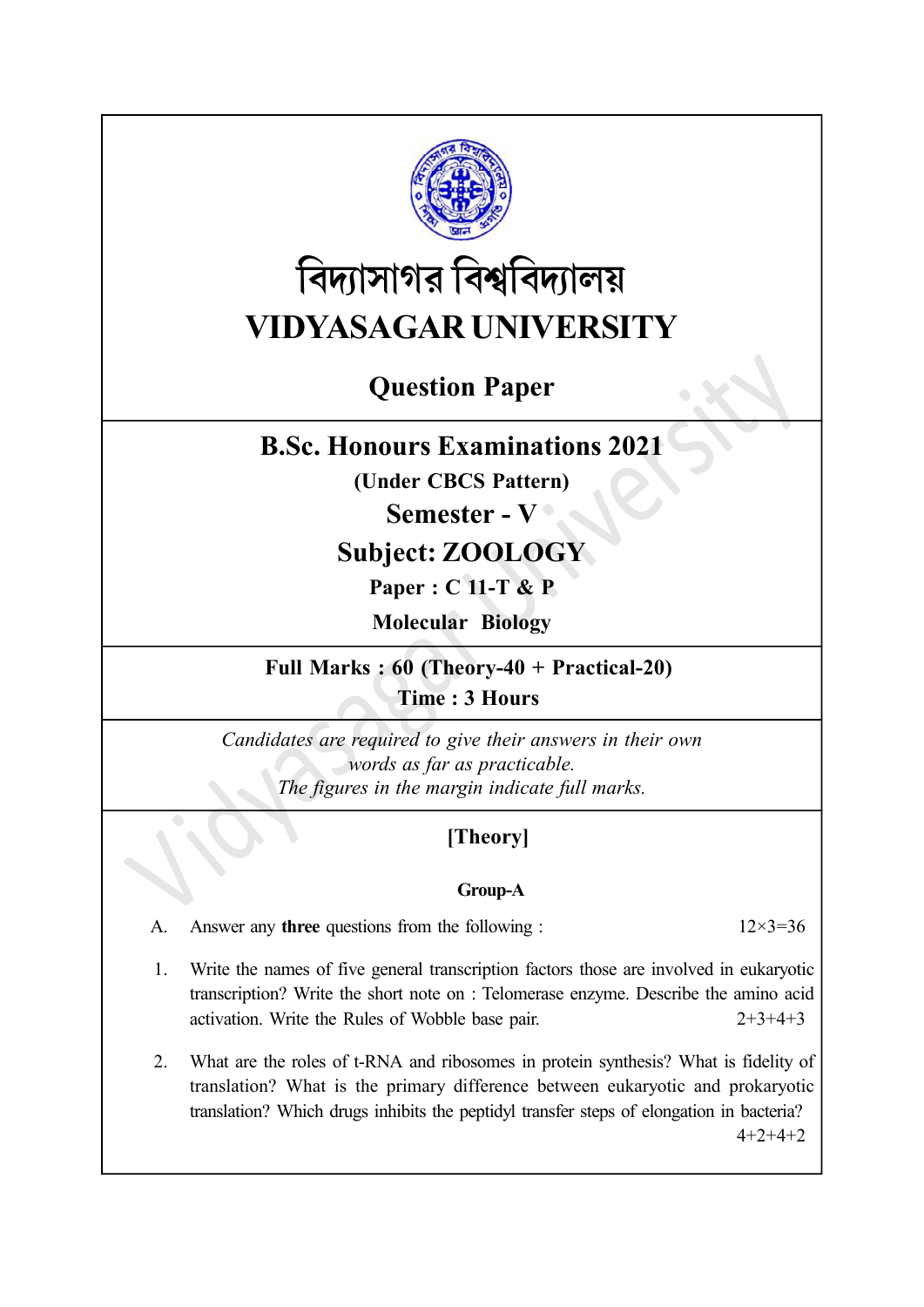- 3. Write down the basic mechanisms of splicing? What is alternative splicing? Write short note no : Exon and Intron. How is exon shuffling play an important role for gene evolution?  $4+2+3+3$
- 4. Write the function of 5'-cap and poly-A tail? Where does the transcription process occur in both prokaryotes and eukaryotes? Write the short note on RNA editing? Write the initiation process of replication of prokaryotes. Which polymerase enzyme have proofreading activity?  $3+2+2+4+1$
- 5. What is the role of C-AMP in Lac operon? Write down the basic difference between lac operon and Tryptophan operon? What are the enhancers and silencers? How miRNA mediated the gene silencing? 2+4+2+4
- 6. Write the short note on : SOS repair system. Write the basic steps of Northern Blotting Technique. What are the functions of RecBCD enzyme in prokaryotes? What are the prime application of PCR?  $3+4+2+3$

#### Group-B

- B. Answer any two questions from the following :  $2 \times 2 = 4$
- 1. What is semi conservative mode of replication?
- 2. State the role of primase in DNA replication.
- 3. Wha is nucleotide & base excision repair system?
- 4. Shine-Dalgarno (SD) sequence?

#### [Practical]

#### Group - A

- A. Answer any one question from the following :  $15 \times 1 = 15$
- 1. Describe the Polytene and Lampbrush chromosome and draw labelled diagram.
- 2. Isolation and quantification of genomic DNA using spectrophotometer (A260 measurement).
- 3. Write the principle of Agarose gel electrophoresis and prepare Agarose gel.